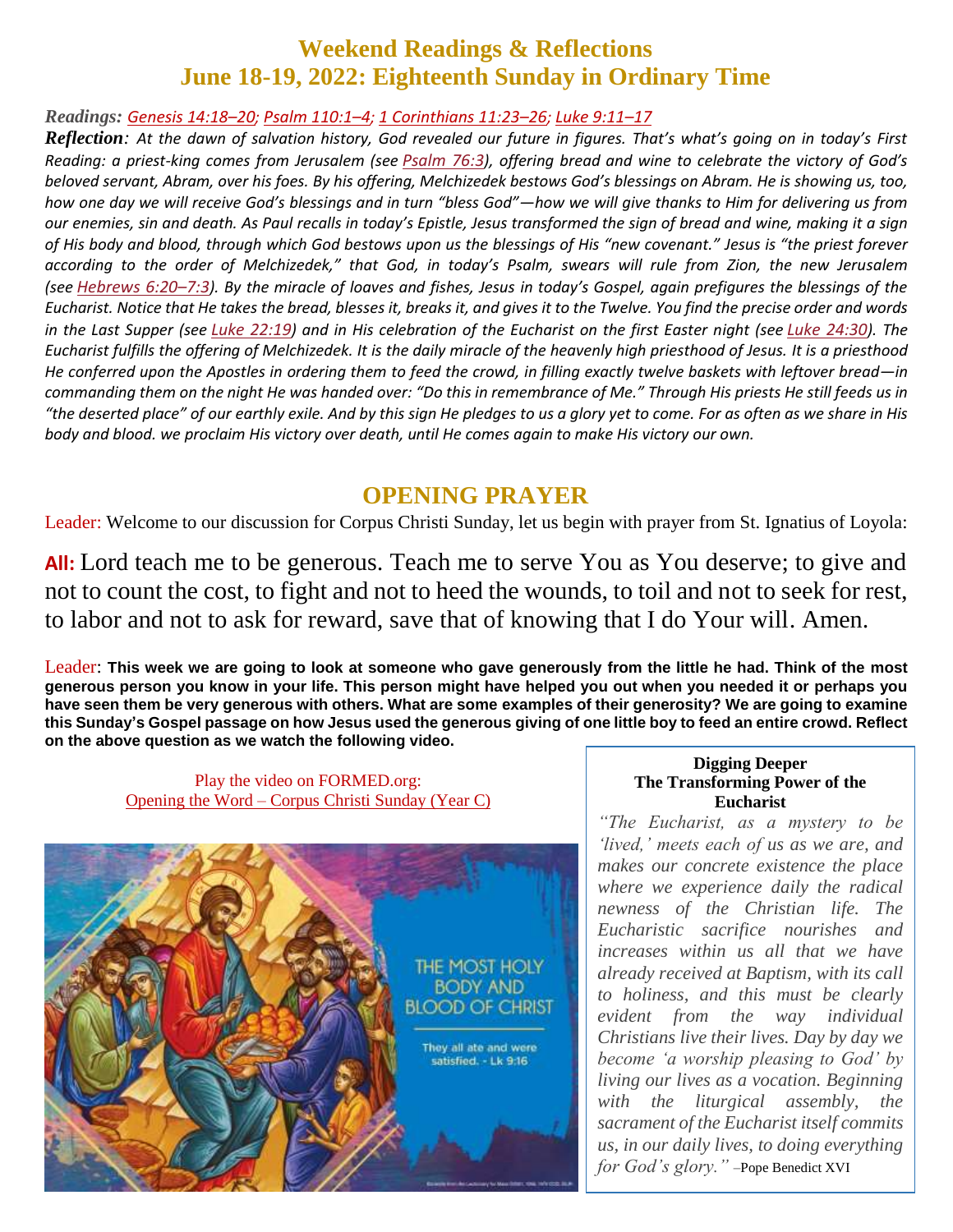#### **FIRST READING** ~ Genesis 14:18-20 ~

In those days, Melchizedek, king of Salem, brought out bread and wine, and being a priest of God Most High, he blessed Abram with these words: "Blessed be Abram by God Most High, the creator of heaven and earth; and blessed be God Most High, who delivered your foes into your hand." Then Abram gave him a tenth of everything.

*When the Church celebrates a special ʻFeast' or ʻSolemnity' it is frequently the result of controversy. The* 

*origin of this feast dates to the 12th Century responding to debate about the true presence of Jesus in the Eucharist.*

 *When was the first time you can remember debating and seeking to understand Jesus truly present with the gift of his body and blood in the Mass? How would you describe and share this eucharistic faith with a friend today?*

*Melchizedek, King of Salem is a very mysterious figure without a genealogy. By his actions he is both King and Priest. And Salem is known as the future city of Jerusalem - the dwelling place of God the Most High for Israel. Abraham has just returned from overcoming 4 kings and rescuing Lot and all his possessions. A King was normally wary of such a visitor as Abraham. They would show welcome by tending to the wounded – hoping that their ʻkingdom' would not be pillaged by the visiting army. Strikingly Abraham who represents God's people, offers this Priest / King a tenth of all his possessions! Many writers comment Melchizedek is a sign of an altogether new and divine priesthood able to confer a special blessing from God.*

 *How do you understand the Priesthood today?*



## **SECOND READING**  $\sim$  1 Corinthians 11:23-26  $\sim$

Brothers and sisters: I received from the Lord what I also handed on to you, that the Lord Jesus, on the night he was handed over, took bread, and, after he had given thanks, broke it and said, "This is my body that is for you. Do this in remembrance of me." In the same way also the cup, after supper, saying, "This cup is the new covenant in my blood. Do this, as often as you drink it, in remembrance of me." For as often as you eat this bread and drink the cup, you proclaim the death of the Lord until he comes.

*Paul's letter to the Corinthians is the earliest writing we have of the celebration of the Eucharist (15-20 years before the first gospel). Paul shares this ʻtradition' (which means ʻhanding on') comes from Jesus himself. We are told to ʻDo this'. For Jewish people, to do a ritual liturgical action in ʻremembrance' was to actually enter and receive the event celebrated. Paul shares the Eucharist proclaims and makes present the cross and victory of Jesus. We receive God's forgiveness but also intimate communion.* 

*What does receiving ʻholy communion' mean for you?*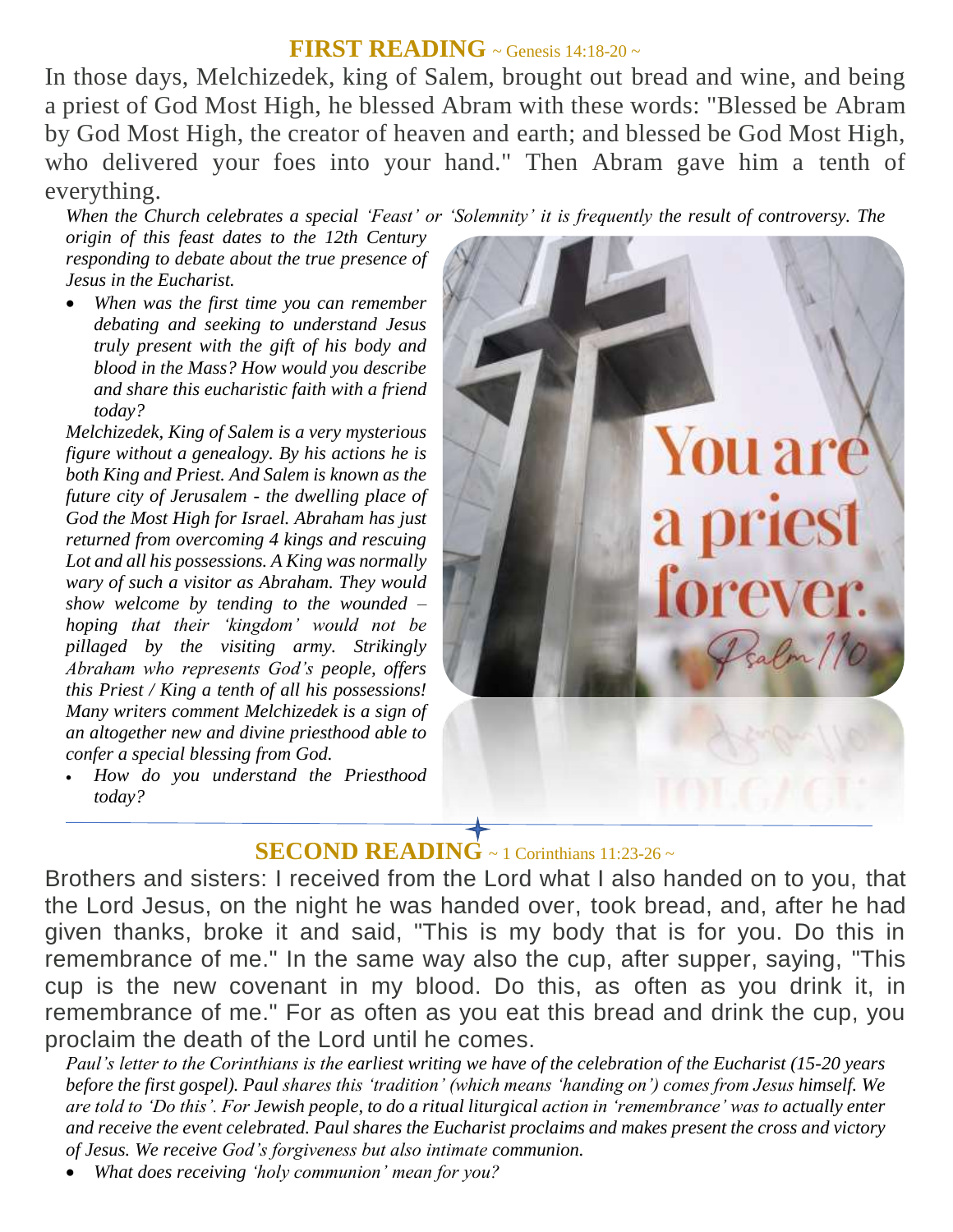#### **GOSPEL** ~ Luke 9:11b-17 <sup>~</sup>

Jesus spoke to the crowds about the kingdom of God, and he healed those who needed to be cured. As the day was drawing to a close, the Twelve approached him and said, "Dismiss the crowd so that they can go to the surrounding villages and farms and find lodging and provisions; for we are in a deserted place here." He said to them, "Give them some food yourselves." They replied, "Five loaves and two fish are all we have, unless we ourselves go and buy food for all these people." Now the men there numbered about five thousand. Then he said to his disciples, "Have them sit down in groups of about fifty." They did so and made them all sit down. Then taking the five loaves and the two fish, and looking up to heaven, he said the blessing over them, broke them, and gave them to the disciples to set before the crowd. They all ate and were satisfied. And when the leftover fragments were picked up, they filled twelve wicker baskets.

*King Herod has just asked a question ʻwho is this man of whom I hear such wonders'? (Luke 9:9). The Gospel of Luke shares this miracle story of the loaves. Old Testament background stories add texture to this passage where Elisha showed himself working by God's power to feed 100 people with a few loaves. God fed his hungry people in the journey in the desert through Moses. Jesus now feeds the hungry, sick, and poor of Israel. God's hospitality and Jesus' mission is shown. Jesus gets the 12 Apostles to serve the banquet.* 

 *What might this teach us about the mission of the church in the world to the hungry? The Eucharist? The disciples' attitude was one of inward focus and concern, of ʻturn them away' we don't have enough resources.* 

 *As you receive Jesus' body and blood will your attitude be one of simply ʻlooking'? selfishly ʻgetting'? generously self offering?*

## **MEDITATION**

Who is Jesus for you - and what difference does he make in your life? Many in Israel recognized Jesus as a mighty man of God, even comparing him with the greatest of the prophets. Peter, always quick to respond whenever Jesus spoke, professed that Jesus was truly the "Christ of God" - "the Son of the living God" (Matthew 16:16). No mortal being could have revealed this to Peter, but only God. Through the "eyes of faith" Peter discovered who Jesus truly was. Peter recognized that Jesus was much more than a great teacher, prophet, and miracle worker. Peter was the first apostle to publicly declare that Jesus was the *Anointed One,* consecrated by the Father and sent into the world to redeem a fallen human race enslaved to sin and cut off from eternal life with God (Luke 9:20, Acts 2:14-36). The word for "Christ" in Greek is a translation of the Hebrew word for "Messiah" *-* both words literally mean the *Anointed One*.

Why did Jesus command his disciples to be silent about his identity as the anointed Son of God? They were, after all, appointed to proclaim the good news to everyone. Jesus knew that they did not yet fully understand his mission and how he would accomplish